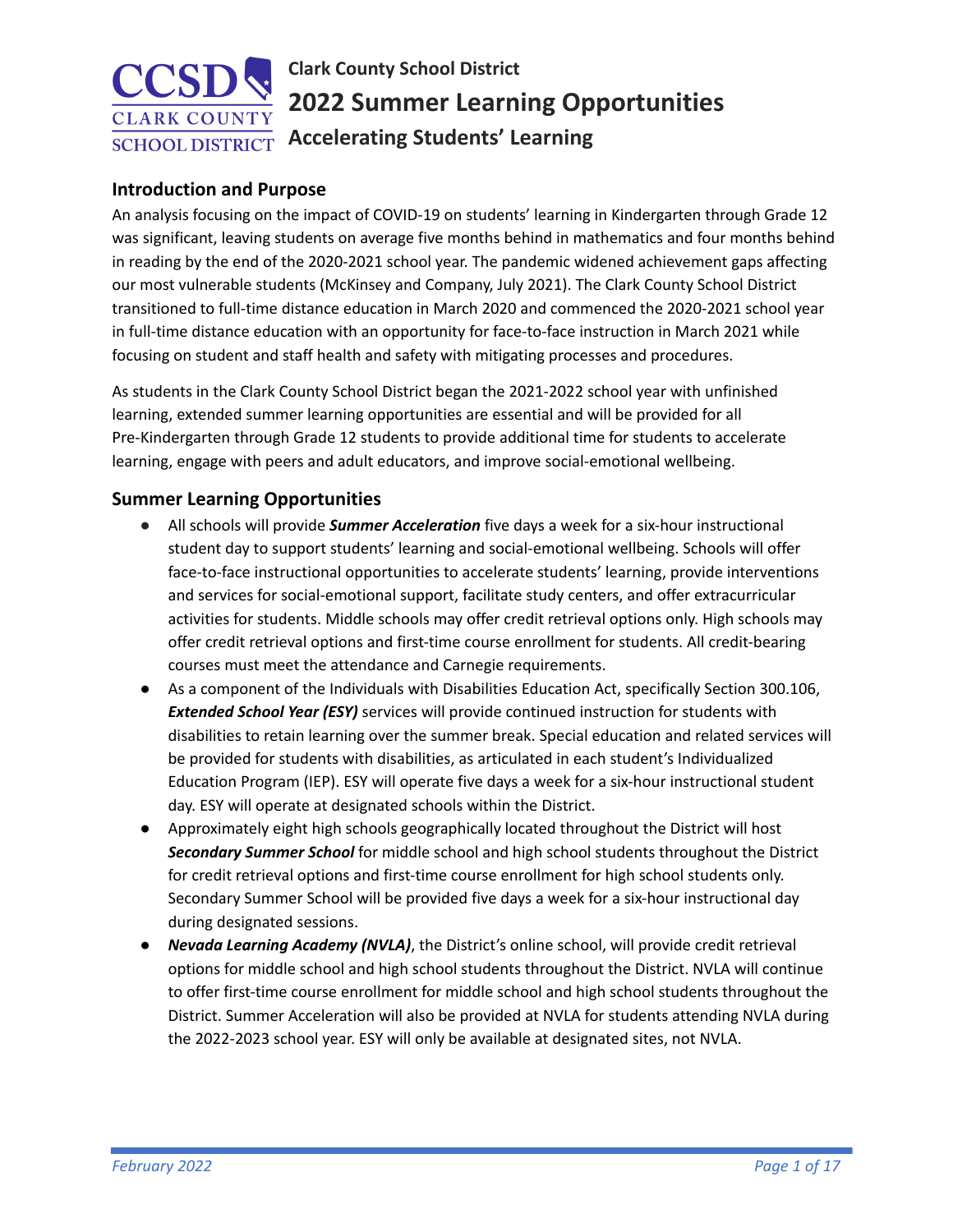| Learning<br>Opportunity                                             | <b>Dates</b>                                                                                                         | <b>Distance</b><br><b>Education</b> | Face-to-Face<br><b>Instruction</b> | <b>Student</b><br><b>Transportation</b> | Food<br><b>Service</b> | Safe<br>Key |
|---------------------------------------------------------------------|----------------------------------------------------------------------------------------------------------------------|-------------------------------------|------------------------------------|-----------------------------------------|------------------------|-------------|
| <b>Summer</b><br><b>Acceleration</b><br><b>Grades</b><br>$Pre-K-12$ | May 31-June 17<br>Monday-Friday<br>*Excluding June 14                                                                | $\boldsymbol{\mathsf{Q}}$           |                                    |                                         |                        |             |
| <b>Extended</b><br><b>School Year</b><br>Grades<br>$Pre-K-12$       | June 23-July 19<br>Monday-Friday<br>*Excluding July 4<br>*Required ESY PL days<br>June 21 & June 22                  |                                     |                                    |                                         |                        |             |
| Secondary<br><b>Summer</b><br><b>School</b><br>Grades 6-12          | Session 1:<br>May 31-June 17<br>Monday-Friday<br>Session 2:<br>June 21-July 11<br>Monday-Friday<br>*Excluding July 4 |                                     |                                    |                                         |                        |             |
| Nevada<br>Learning<br>Academy<br>Grades 6-12                        | May 31-July 13<br>Monday-Friday<br>*Excluding June 20 &<br>July 4                                                    |                                     |                                    |                                         |                        |             |

# **Guidance for Summer Acceleration**

Schools will develop a Summer [Acceleration](https://forms.gle/jJ4XJ2tjjHXjmfgD9) Plan to meet the needs of their students by adhering to the following guidelines. Schools will be required to submit the plan for approval to the Region Superintendent by the end of day, Friday, March 25, 2022.

# *Individual School Enrollment*

● Individual school site programs will be analyzed to determine potential operational efficiencies and cost savings, including but not limited to, combining school site programs with low student enrollment and reducing administrator and licensed staffing.

# *Administrator Staffing*

- Each school will be allocated a Lead Administrator for the duration of Summer Acceleration, May 31, 2022, through June 17, 2022. An Assistant Lead Administrator(s) will be allocated based on the following student enrollment, which will be documented through Infinite Campus on May 31, 2022, and June 9, 2022, for administrator allocations:
	- 400-800 Students 1 Assistant Lead Administrator
	- 800-1,000 Students 2 Assistant Lead Administrators
	- If additional Assistant Lead Administrators are needed at the school, approval is required by the Region Superintendent.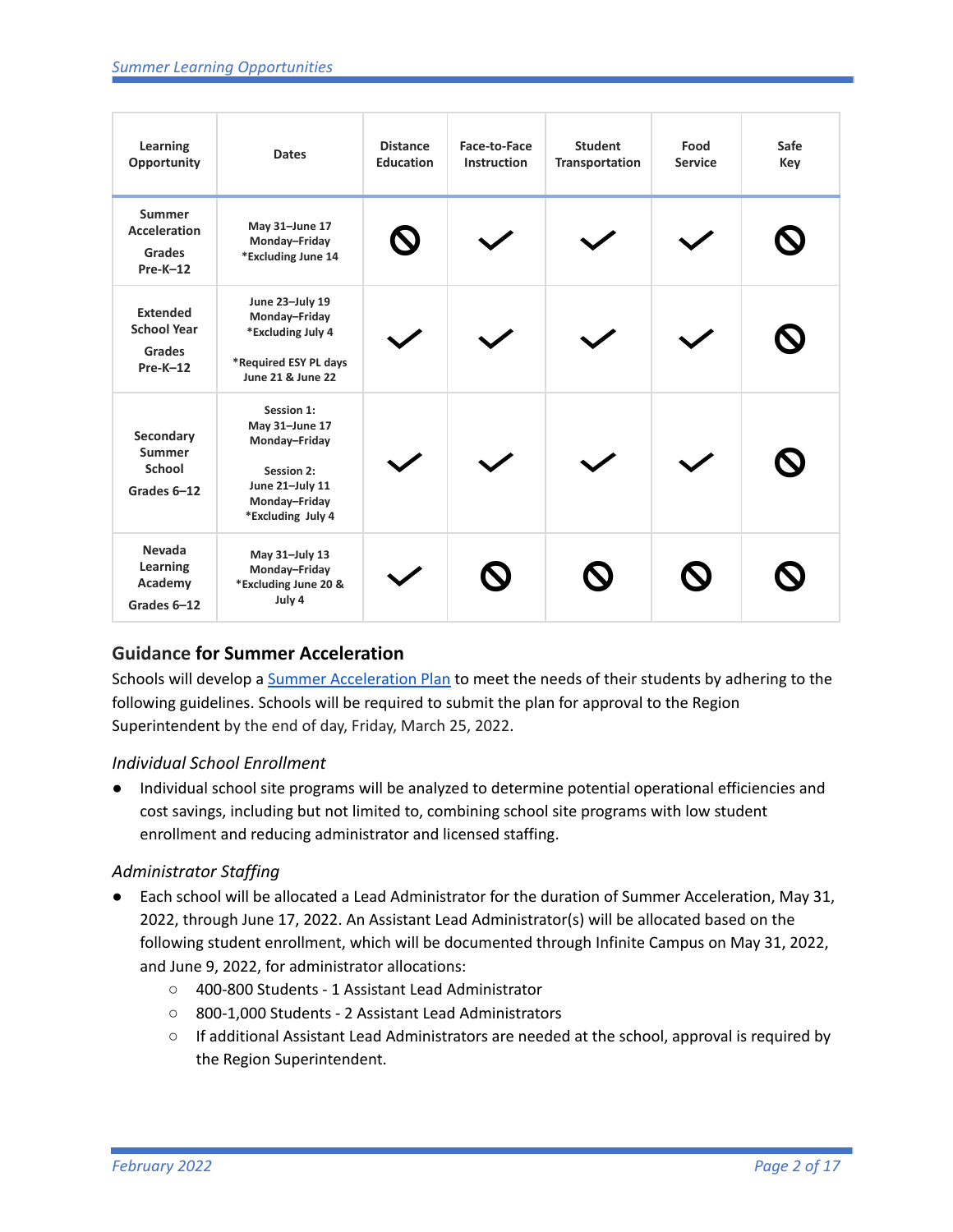

- Each Summer Acceleration site will have the option to site fund through the school's strategic budget an additional Assistant Lead Administrator to assist with administrative duties and responsibilities.
- Each Lead Administrator and each Assistant Lead Administrator will be compensated at \$400.00 per day for every full day worked during Summer Acceleration. The compensation for Summer Acceleration is not subject to PERS contributions.
	- The additional compensation is awarded for the performance of the administrative duties that are to be performed at the school for Summer Acceleration. Payment of this compensation is conditioned on the daily, in-person performance of these duties.
	- A minimum of one administrator must be at the school every day of Summer Acceleration. If a school is only allocated a Lead Administrator and the Lead Administrator is unable to work, an alternate administrator will be identified in collaboration with the Region Superintendent and will serve at the school on the identified day(s). The Lead Administrator will not earn compensation for the day(s) he/she did not work. The alternate administrator will be compensated at \$400.00 per day for every full day worked during Summer Acceleration when the Lead Administrator is unable to work.

### *Licensed Staffing*

- All licensed staff will be compensated at their contracted hourly rate of pay aligned to the bell schedule workday. Licensed staff members may be scheduled to work on a weekly basis. Licensed staff may work half days (3.59-4 hours) if it serves the needs of the students and is approved by the Lead Administrator.
- There is not a designated teacher-to-student ratio per class or course.
- The compensation for Summer Acceleration is not PERS sensitive.
- Contact units will not be granted and cannot be earned during the summer programming work day.
- Licensed staff who have submitted their retirement/resignation paperwork with an effective date of May 27, 2022, who want to work in June 2022 are permitted. There is no revision needed to their submitted retirement/resignation paperwork. Medical coverage and other benefits will continue throughout the summer and end August 31, 2022, as traditionally with all retirement/resignation who have fulfilled their entire contract.
- Any licensed professional working the full Extended School Year (ESY) term, the full Secondary Summer School term, or the full Summer Acceleration shall be paid for an additional day at the conclusion of their service to close their office and/or classroom. This additional pay will not be subject to PERS contributions.

### *Support Professionals*

 $\circ$  All support professionals will be compensated at their hourly rate of pay for their designated workday. Support professionals may be scheduled to work on a weekly basis. Additional overtime compensation may be available for support professionals to complete assigned duties while summer programming is occurring.

Updated 3.15.2022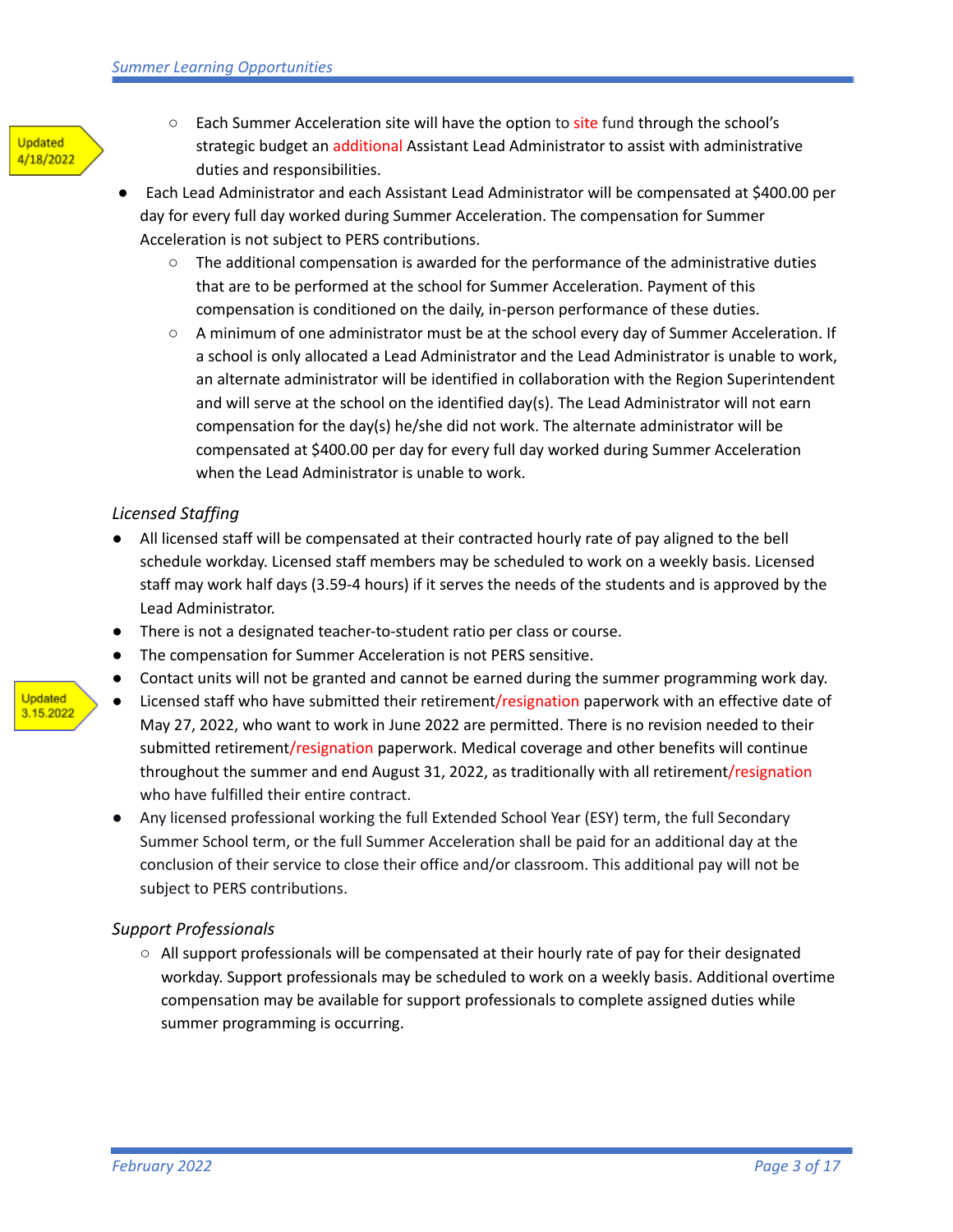○ All schools must post the *Notice to Education Support Professionals RE: Summer Acceleration* 2022 as prescribed in the **Exhibit 1 to the [Memorandum](https://drive.google.com/file/d/1PQmLEdeq2VKuoNyBGivNEjPpdCmAXp1P/view) of Agreement between CCSD and ESEA**. The Human Resources Department will share this posting with all schools in the near future.

# *Substitute Teachers*

- Long-term substitutes may be utilized if licensed staff is not available.
- The Substitute Services Department in the Human Resources Division will facilitate the process of substitute teachers, as needed.

# *Develop Learning and Engagement Opportunities for Students*

- Provide weekly opportunities for all students to participate in Summer Acceleration at the school aligned with staff participation.
	- What is the weekly programming schedule for students?
	- How many students are anticipated at the school during the school week?
		- Students are not required to participate in Summer Acceleration.
	- How many staff members are anticipated at the school during the school week?
	- Do students with unique learning needs, including students with disabilities and English language learners (ELL), have equitable access?
	- Are reasonable accommodations made for students to have access?
	- How will the school communicate with parents/guardians, including those whose primary language is something other than English, regarding their student's participation in Summer Acceleration?
- All schools will adhere to the 2021-2022 school bell schedule to provide consistency for parents/guardians, students, and staff. Schools with an extended day will maintain the extended day bell schedule.
- The last day of Summer Acceleration, June 17, 2022, is a full day for students and educators.
- Schools may provide early and late bird courses or classes; however, schools will have to provide adjustments for staff teaching early and late bird courses or classes. Transportation for early and late bird courses or classes will not be provided.
- Utilize assessment data, including MAP Growth data, to identify and provide interventions and instruction for students needing acceleration and support in reading and/or mathematics.
- *●* Utilize assessment data, including Panorama, to identify and provide support and services for social-emotional wellbeing.
- Utilize assessment data to determine the effectiveness of the academic interventions and instruction and the support and services for social-emotional wellbeing being implemented at the school.
- *●* Provide an area(s), such as the library media center, for study centers for students.
- *●* Implement extracurricular activities for students to engage with peers and adult educators to promote social interaction.
- *●* Create opportunities that are engaging for all students.
- *●* 2022 Summer [Acceleration](https://drive.google.com/file/d/1MA4SBd6RR0ZImjd7RjYmfw3sKXl0okAu/view) Scheduling guidance must be followed. Only high schools may offer first-time course enrollment for students during Summer Acceleration.
- Apex Guidelines for Summer [Acceleration](https://docs.google.com/document/d/1M0UBhZwF8Egw4Hw4FTHEuBKrCRxc-ZbYuitTkIp0quQ/edit?usp=sharing) for Secondary Students must be followed.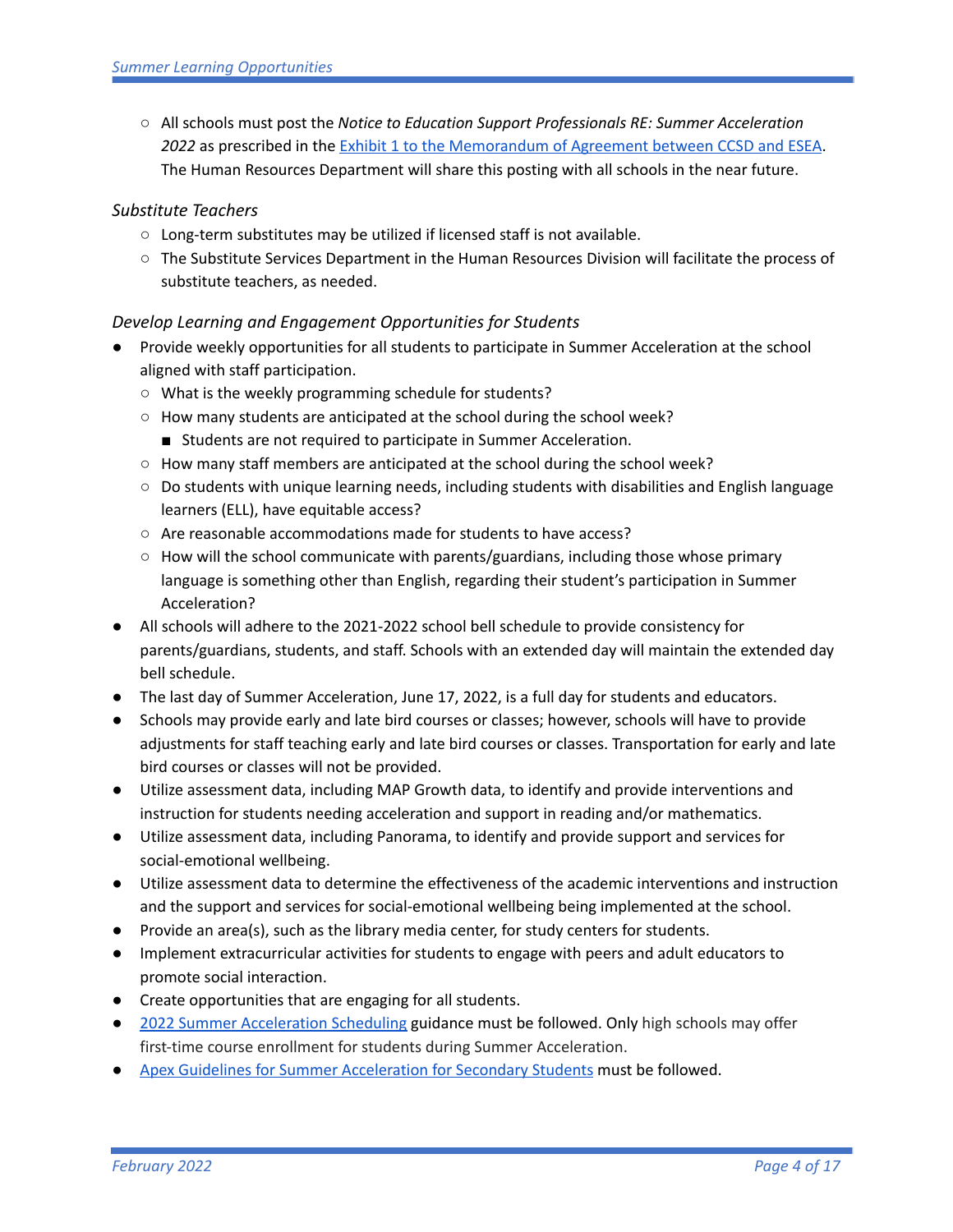● Schools utilizing grant funds for summer programming may make changes to their grant plans by referring to the 2021-2022 Title I, Title III, and 21st Century Grant [Amendment](https://drive.google.com/file/d/1teSI5CayAvmY6iu8RFP4ZaeH8PalwOMx/view?usp=sharing) Process*.*

### *Communication*

- Communicate with parents/guardians within the school's community regarding Summer Acceleration to determine student participation.
	- $\circ$  How will the school communicate with parents/guardians to determine if students will participate?

# *Attendance*

- Schools are responsible for [registering,](https://sites.google.com/nv.ccsd.net/student-record-services/resources/summer-learning-opportunities) enrolling, and monitoring attendance for student participation in Summer Acceleration within Infinite Campus.
- Attendance is essential to monitor students' participation, document students' whereabouts, and conduct contact tracing. Attendance for students must be facilitated and monitored in Infinite Campus for instructional opportunities to accelerate students' learning, interventions and services for social-emotional support, extracurricular activities, credit retrieval options, and first-time course enrollment.
- Three tardies are equivalent to one unexcused absence. Attendance is completed in the morning and afternoon for credit-bearing courses.

# *Transportation*

Students eligible for transportation will receive service. To ensure the most accurate routing for students attending Summer Acceleration, verification of student attendance will be required. Below is a link to the Onboard School site. Please login to the site using AD login credentials. Click on the tab titled "Forms" and then click on the link "Summer Acceleration 2022 - Student Verification." This link will display a listing of all students with disabilities who are eligible for curb-to-curb transportation services. The Transportation Department is requesting schools complete the submission by the following dates:

- Elementary Schools Friday, April 1, 2022
- Middle and High Schools Friday, April 8, 2022

OnBoard School: <https://transapps.ccsd.net/school/>

Should there be any students who are missing from the list, please complete a Summer [Acceleration](https://forms.gle/pP6E6cbz5i1c6uP17) 2022 - Bus Service [Request.](https://forms.gle/pP6E6cbz5i1c6uP17) Please submit one form per rider. Any changes to bus rider information can be made using this form. Any change requests submitted after the deadline will not be effective until after Summer Acceleration begins on May 31, 2022.

Transportation service for bus stops and corner stops will continue their scheduled pick-up times.



Schools must complete a 2021-2022 Summer [Acceleration](https://forms.gle/g4UQvEeV45TtaWzMA) Future School Attendance Google form for all incoming Grade 6 and Grade 9 students, if the incoming students are attending the future school site for Summer Acceleration. Transportation eligibility will be based on CCSD Regulation 3531 and provided to students who live outside of the two mile walk zone from the attending school. Transportation eligibility may change for students whose future school is within the walking zone.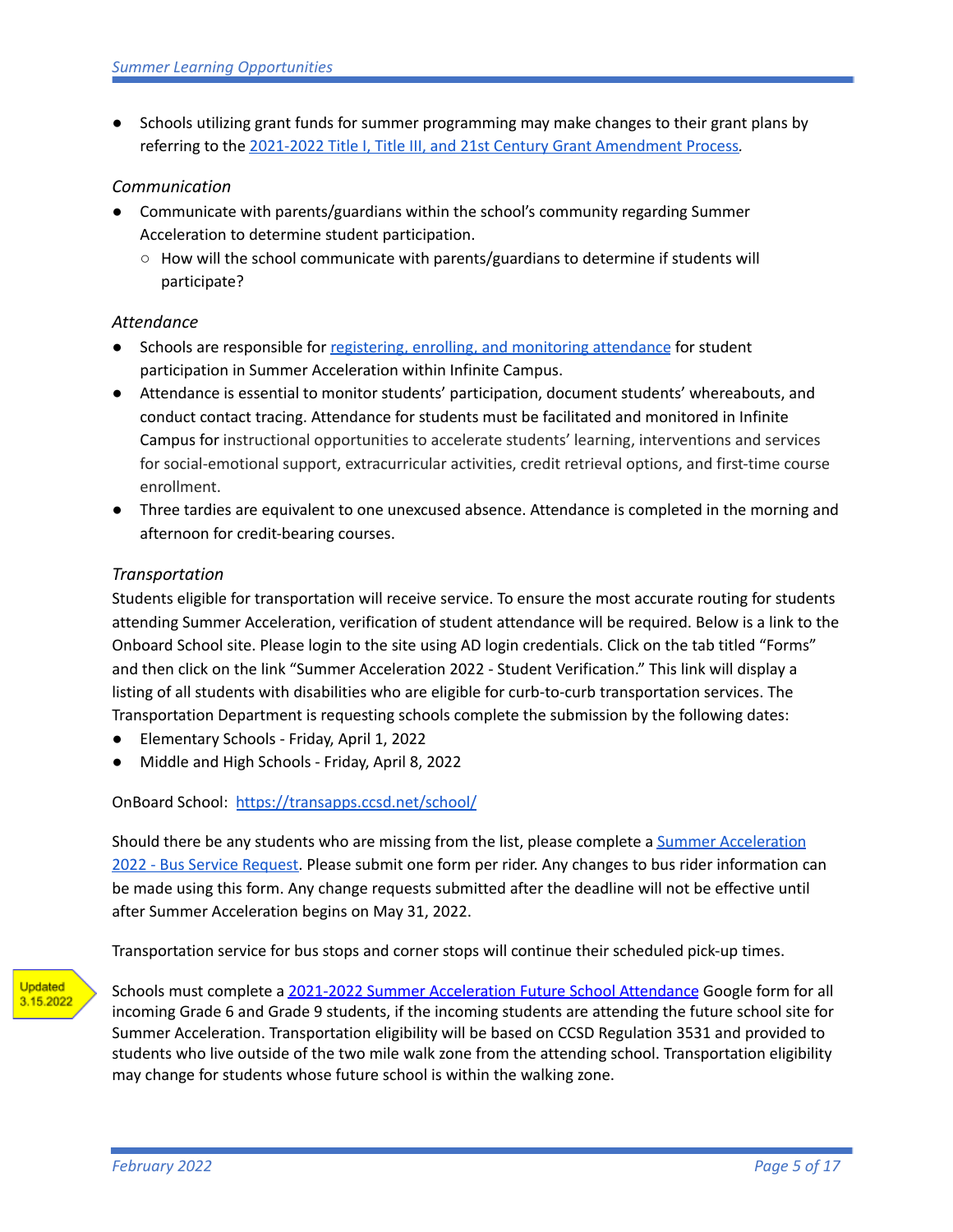Communication regarding transportation services to parents/guardians of eligible bus riders will be sent via ParentLink on Tuesday, May 24, 2022, and Friday, May 27, 2022, from transportation services.

Schools can directly access their Summer Acceleration route information via Onboard School starting Tuesday, May 24, 2022. Please ensure to use the Working Date of Tuesday, May 31, 2022, to view all future route information.

Transportation is contingent upon the availability of buses and drivers.

#### *Food Service*

**Updated** 3/25/2022

CCSD received approval from the Nevada Department of Agriculture and the Western Region Office for the District to provide enrolled students with meals free of charge at all summer program sites.

- Free breakfast and lunch will be provided to all students enrolled and attending the summer learning programs.
- Breakfast and lunch menus will consist of hot and cold options. Please visit [ccsd.nutrislice.com](http://ccsd.nutrislice.com/) to view the menus.
- Food Distribution Sites are not allowable after the end of the current school year.

### *Students with 504/IEPs*

- Schools must follow each student's IEP accommodations. As students are not required to attend Summer Acceleration, IEPs do not need to be rewritten for students with disabilities to participate.
- Schools must follow each student's Section 504 Plan. As students are not required to attend Summer Acceleration, Section 504 Plans do not need to be rewritten for students to participate.

### *Credit Retrieval*

- Credit retrieval options and first-time course enrollment for students must adhere to the attendance and Carnegie requirements.
- If the school is offering a three-week, .5 credit-bearing course, the student must be dropped from the course after the fourth absence and/or cumulative tardies exceeding twelve, including morning and afternoon attendance/tardy records. Total seat time earned for .5 credit-bearing courses equates to 84 hours for the Summer Acceleration period and cannot fall below 60 hours for individual students.
- Students participating in credit retrieval options and first-time course enrollment must meet the required attendance and Carnegie requirements. Students not participating in credit retrieval options and first-time course enrollment may attend for part of the daily and/or weekly schedule. For example, some families may already have vacation plans for the first two weeks of June 2022, but will be attending Summer Acceleration the third week of June 2022.
- Middle schools may offer credit retrieval options only. High schools may offer credit retrieval options and first-time course enrollment for students. All credit-bearing courses must meet the attendance and Carnegie requirements. [Attendance](https://sites.google.com/nv.ccsd.net/student-record-services/resources/summer-learning-opportunities) must be facilitated and monitored in Infinite Campus.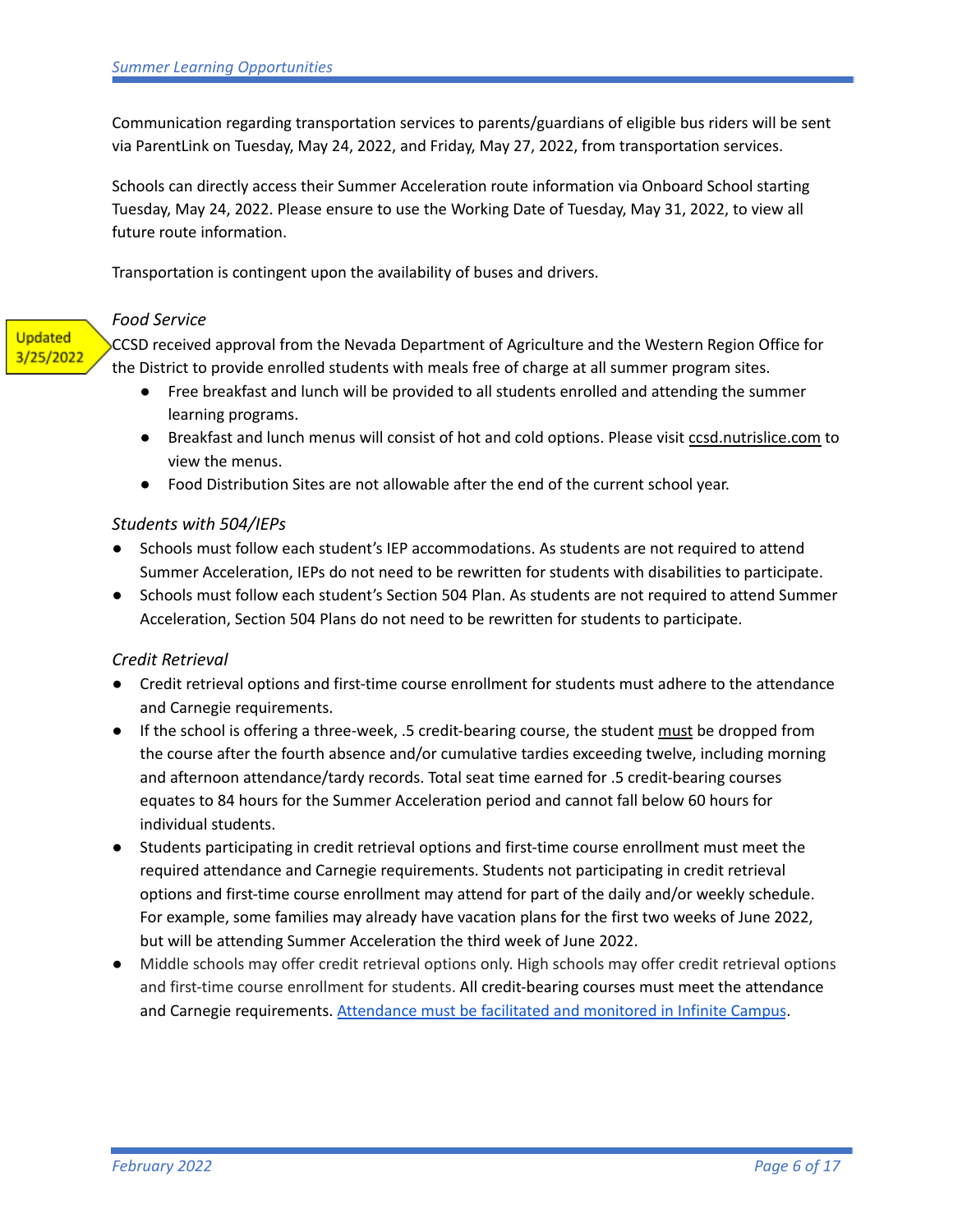#### *Timeline*

| Date                           | <b>Activity</b>                                                                                                                                                     |  |  |  |
|--------------------------------|---------------------------------------------------------------------------------------------------------------------------------------------------------------------|--|--|--|
| <b>February 25, 2022</b>       | 2022 Summer Learning Opportunities document with the linked Summer Acceleration Plan<br>(Google Form) will be available in the Weekly Wire.                         |  |  |  |
| February 28 - March 4,<br>2022 | Principal informational sessions will be conducted.                                                                                                                 |  |  |  |
| March 15, 2022                 | Communication on Summer Acceleration will be released to the community.                                                                                             |  |  |  |
| March 25, 2022                 | Summer Acceleration Plan (Google Form) due to Region Superintendent.                                                                                                |  |  |  |
| April 1, 2022                  | Summer Acceleration Plan (Google Form) will be approved or returned to the school for<br>necessary revisions from Region Superintendent.                            |  |  |  |
| April 1, 2022                  | ELEMENTARY schools submit students eligible for curb-to-curb transportation service who will<br>be participating in summer acceleration programs to transportation. |  |  |  |
| April 8, 2022                  | SECONDARY schools submit students eligible for curb-to-curb transportation service who will<br>be participating in summer acceleration programs to transportation.  |  |  |  |
| May 31, 2022                   | Summer Acceleration begins for all schools.                                                                                                                         |  |  |  |
| June 14, 2022                  | No Summer Acceleration - Nevada 2022 Primary Election.                                                                                                              |  |  |  |
| June 17, 2022                  | Summer Acceleration ends for all schools.                                                                                                                           |  |  |  |

# *Acknowledgments*

As the principal submitting this plan to the Region Superintendent for approval, I acknowledge the following:

- I understand the school cannot implement the plan until communication is received directly from the Region Superintendent.
- All health and safety protocols and guidelines identified by the District in alignment with the Centers for Disease Control and Prevention and the Southern Nevada Health District will be implemented and followed.
- An operational health office and sick room will be established and operational with designated staff, including two backup staff, with approved N95 Mask fit-tested certified completed.
	- o If the school is also operating ESY and/or Secondary Summer School, the school does not need to have two health offices and two sick rooms; however, two FASAs are required due to students' medical needs in ESY.
- Staff or students who demonstrate any signs or symptoms of illness must be immediately directed to the sick room.
- Cleaning protocols will be reviewed with the custodial staff, and the appropriate supplies will be available at the school.
- The health screening *Parent and Guardian Guidance: Checking Your Student Before Leaving Home* will be provided and distributed to parents/guardians to utilize prior to sending their student to school.
- Students coming to the school for the purpose of Summer Acceleration is voluntary.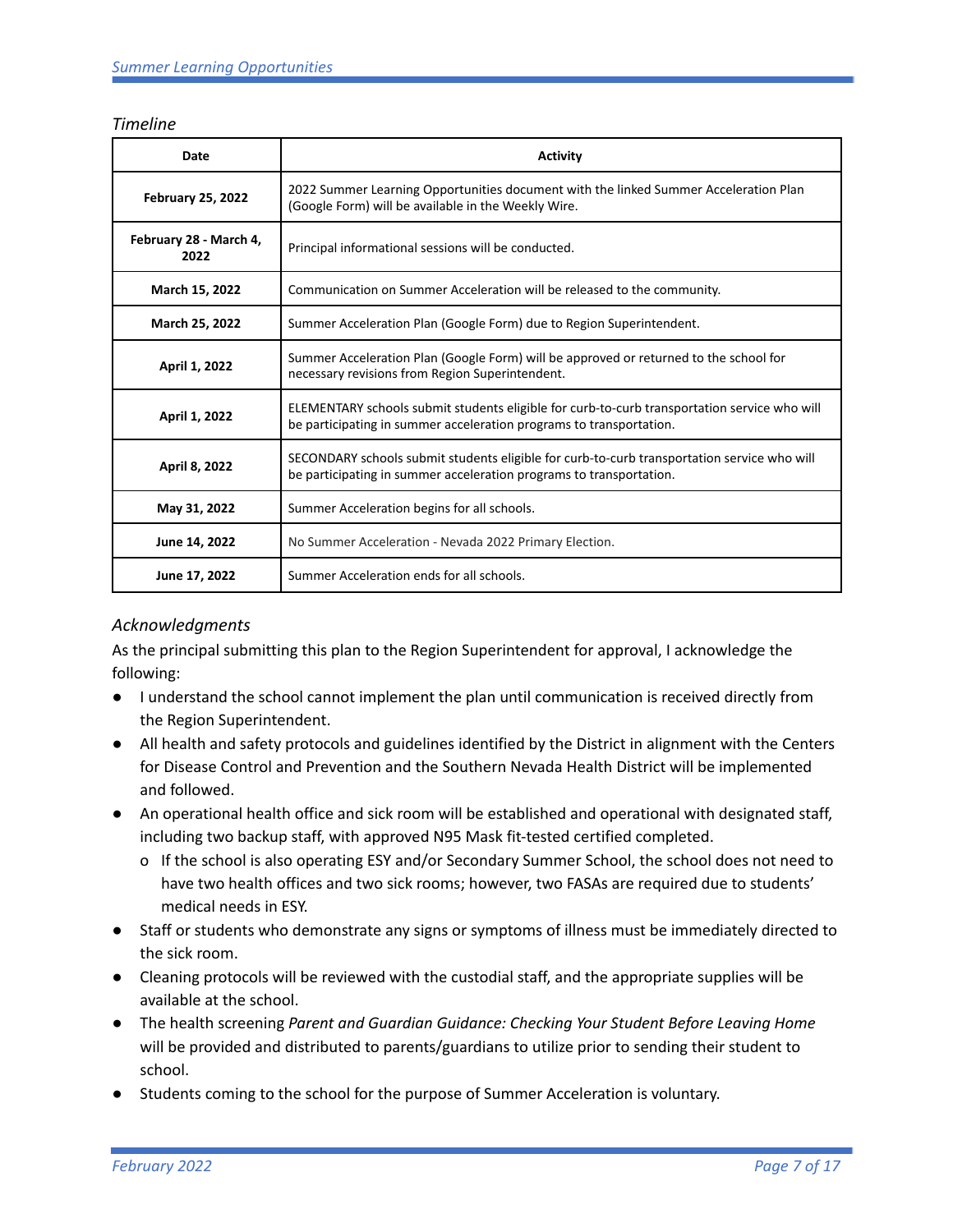- Information and requirements for students who are medically fragile or may need medication administered on campus will be planned for with the school nurse.
- Daily seating charts in Infinite Campus with each student's first and last names must be available daily for contact tracing purposes for health professionals to access immediately.
- Administrative supervision will be provided at all times at the school.

# *Frequently Asked Questions Related to Summer Acceleration*

# *General Items*

- 1. Can we survey our families to determine who wants to attend Summer Acceleration? Yes, schools are responsible for surveying their families regarding participation in Summer Acceleration.
- 2. Will schools keep a waiting list if there are more students interested than teachers? Summer Acceleration is provided for all students. If schools do not have enough staff to serve all students, please work with Region leadership to problem solve potential solutions, such as using excess staff willing to work in June from another school.
- 3. If an elementary student is failing, can they attend in June and have their report card amended if they master standards? Prior to an elementary school principal utilizing this opportunity for a student, the principal must have a conversation with their supervisor, as there are several components that need to be addressed and considered.
- 4. For those who have checked in devices and then checked them out over the summer, may we continue to do so? Devices may be reissued to students who need a device to complete their coursework during Summer Acceleration.
- 5. Can principals access the materials previously used for Zoom summer school? Yes, all schools can access these resources at *ELLD Summer [Acceleration](https://docs.google.com/document/d/1iTlC11ESxySaz3BnewrYDhLIR4mRJyos/edit) Resources.*
- 6. Will the summer hours remain as they are currently for the summer rather than 'Summer Hours'? HVAC systems will be set to normal operating hours for Summer Acceleration.
- 7. What if we are unable to secure substitutes on a particular day in the summer? Will it be possible to combine classes on that day? Combining classes as a solution for substitute shortages will depend on the size of the classes. All health and safety protocols must be followed.
- 8. Will schools follow the same progressive discipline guidelines as the normal school year, and should those behaviors be documented in Infinite Campus? Disciplinary processes in June 2022 must align to the Pre-Kindergarten-12 Student Code of Conduct. Infinite Campus incident documentation will occur.
- 9. Can we offer specials? Yes, schools may offer specials.
- 10. Can students just keep their Chromebooks if they are participating in Summer Acceleration? Chromebooks must be checked in at the end of the academic year and can be re-issued/re-checked out for Summer Acceleration.
- 11. Will schools receive funds for supplies for Summer Acceleration? Schools will utilize funds from their strategic budget for supplies for Summer Acceleration. If a school has a hardship funding supplies for Summer Acceleration, the principal may submit a budget appeal for consideration.
- 12. My school is a designated polling site for the Nevada 2022 Primary Election held on June 14, 2022. Will students attend summer acceleration on June 14, 2022? No, there is no Summer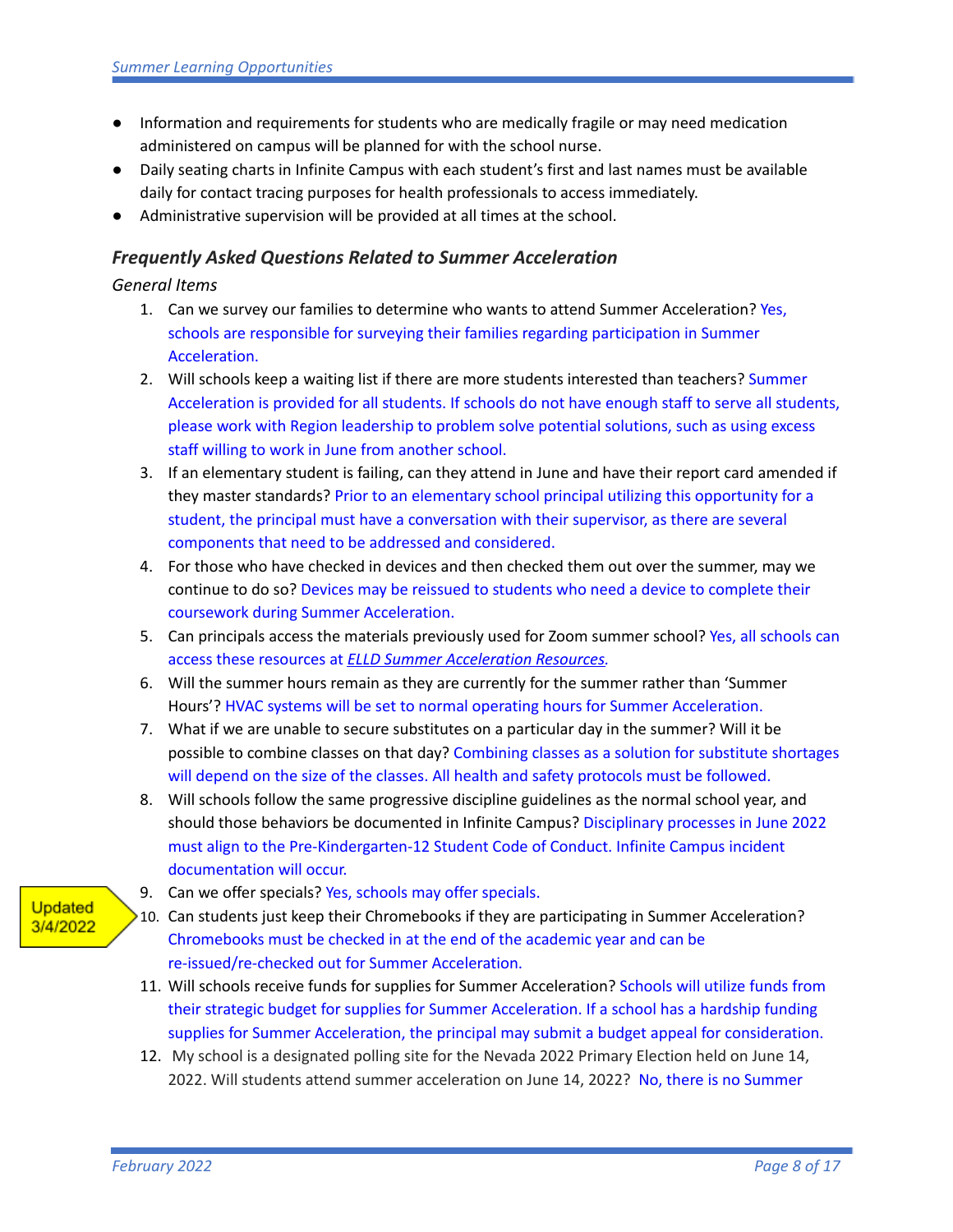Acceleration on June 14, 2022. Please contact the office of Government Relations at (702) 799-1080 with questions.

13. What if the school's graduation ceremony is scheduled during a date and time when Summer Acceleration is occurring? Plan to coordinate coverage for Summer Acceleration in conjunction with the supervision needs related to graduation chaperones. If additional assistance is needed, please work with Region leadership.

# **Updated** 3/4/2022 **Updated** 3/4/2022 **Updated** 3/4/2022

- 14. When will the Secondary Summer School sites be announced? Secondary Summer School sites will be communicated via the Weekly Wire in late March.
- 15. Is Secondary Summer School free for students to attend during the 2022 Summer Learning Opportunities? Yes, Secondary Summer School is free for students for Summer 2022.
- 16. Will Adult Education provide Summer Acceleration and will the teachers be compensated? Yes, all schools will offer Summer Acceleration during Summer 2022. Administrators, licensed educators, and support professionals will be compensated for working Summer Acceleration, as outlined in the MOAs.

# *Human Resources - Administrators*

- 17. Is the stipend for administrators PERS sensitive? Stipends are not PERS sensitive.
- 18. If I am an 11-month administrator, will I be required to work Summer Acceleration? Administrators opting out of Summer Acceleration would complete the "usual" work that occurs in June. As they are still responsible for the safety of everyone on campus while working, they would assist during Summer Acceleration, as needed. However, they would not be designated as
- 19. If a school selects to use their strategic budget to fund an additional assistant lead administrator, for student enrollment under 400 or over 1,000, what is the process for the school to follow? If funds have not been previously budgeted for *Summer Acceleration*, the school should complete an **Online Budget [Transfer](https://docs.google.com/document/d/1g1IGAudUubntzrSvzLE8AdP3kw5U5X06xH6e3yrPzyg/edit) from "General Supplies"** to "Extra Duty-Administrator." A combo code has been created for *Extra Duty-Administrators* for each school. If a school has the budget to cover the cost, please provide the combo code to the *Administrative Compensation Team* in *Human Resources*. A *Position Number* is not necessary.
- 20. Can Lead Administrators and/or Assistant Lead Administrators split their time? No, Lead Administrators and Assistant Lead Administrators must work the entire Summer Acceleration and cannot split the assignment*.*
- 21. Are 11-month administrators being compensated to work on June 21, 2022, since teachers are being paid to close their classrooms? No, administrators are not being paid above what is in the MOA. Teachers don't have to report on June 21, 2022, to close their classroom, but it must be offered, as prescribed in the MOA.
- 22. What process will Region Superintendents use to allocate an alternate administrator (i.e., sub) when the Lead Administrator or Assistant Lead Administrator become unavailable to work? Can we just use our assistant principal? Region Superintendents will work collaboratively with the Lead Administrator to identify an alternate administrator, when needed. This may include asking the site assistant principal or principal.

### *Human Resources - Licensed Employees*

the Lead or Assistant Lead Administrator responsible for Summer Acceleration.



**Updated** 4.27.2022

> **Updated** 3/4/2022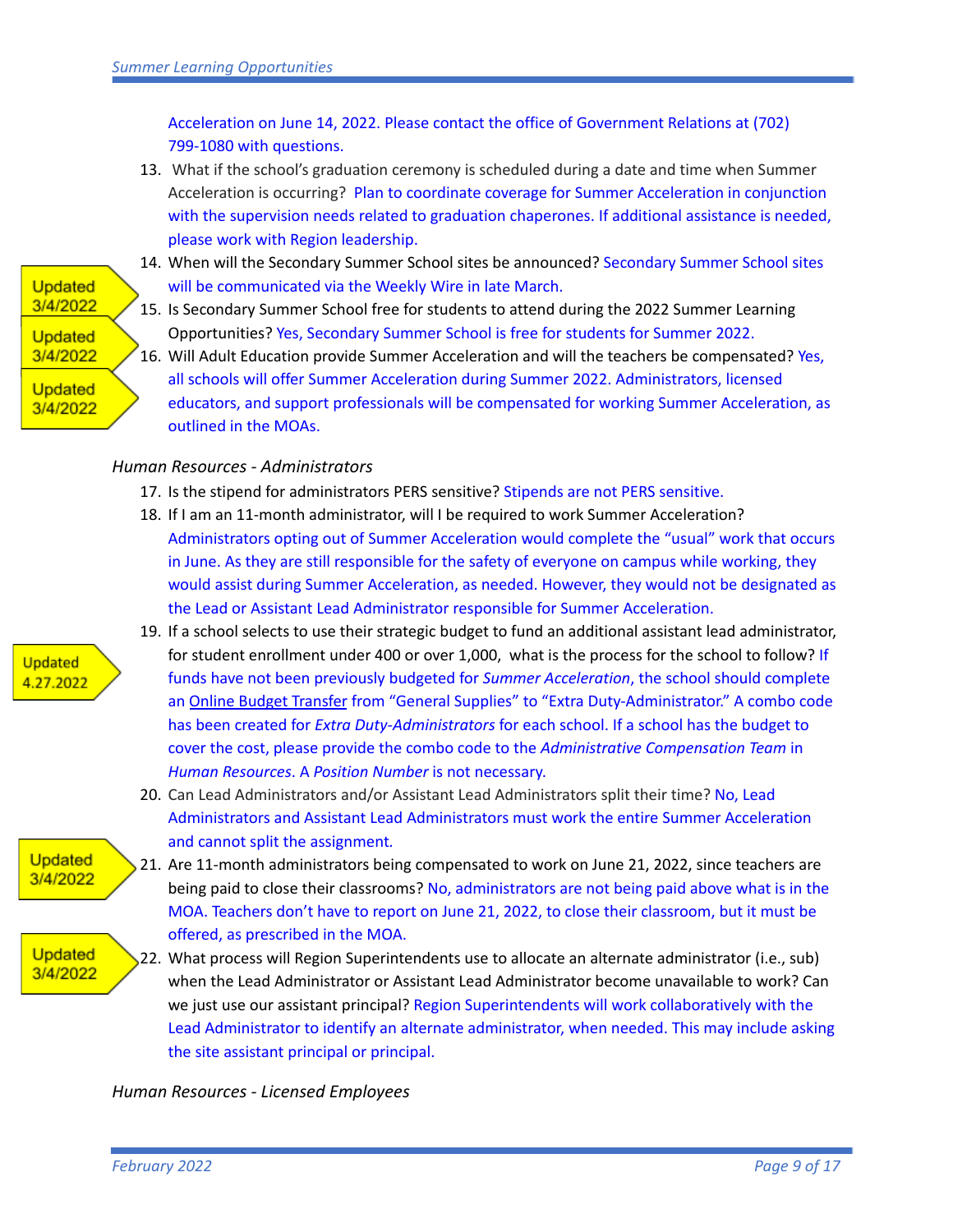- 23. Can the prep time be offered before the students arrive? Yes, preparation periods may be moved outside of the contracted day at the beginning or end of the summer program day.
- 24. If a new teacher hired for the 2022-2023 school year is interested in participating in the Summer Acceleration Program, are they able to do so? New hires for the upcoming school year are not eligible to work.

- 25. Can we buy teacher preps during Summer Acceleration? Will this be funded centrally? If yes, how do we do so? If preps are purchased during summer acceleration, funding should be paid by the school site unless it is to cover an absence or vacancy. The funding is already set up with the (TRC) time reporting code.
- 26. Can teachers who are transferring to our school next year support our Summer Acceleration program? Or do they have to do the Summer Acceleration at their current school? Yes, teachers transferring into a school are able to support their new school's or their current school's Summer Acceleration. Please discuss this with the current school principal. The principals of the two buildings will need to communicate and determine the details.
- 27. Do teachers have to stay within their licensure for Summer Acceleration placement? If the course is for credit recovery, the teacher must hold the appropriate license.
- 28. Can licensed staff teach any grade level as needed to run the program for the Summer Acceleration program? Teachers should be teaching coursework aligned with their area of licensure.
- 29. Can self-contained teachers who plan on working ESY in July also work in a general education program in June? They must be licensed in both. This will be at the principal's discretion and based on the needs of the school's programming.
- 30. Can strategists, librarians, Title I Pre-Kindergarten teachers be included in Summer Acceleration? Is the SEIF eligible to support IEP implementation during Summer Acceleration? Yes, the opportunity is open to all licensed staff.
- 31. Are school psychologists eligible to work at the summer school to catch up on past due evaluations? The opportunity is open to all licensed staff; however, the goal is to support students in the summer program rather than to catch up on overdue work.
- 32. If we have teachers who don't want to commit to teaching weekly but want to substitute teach, can we take care of that and submit them as such, or do they still need to go through Substitute Services/HR? Teachers may work as substitutes in your buildings, and principals will handle their assignments. They would be paid the same and do not need to go through substitute services. Principals would not put jobs being covered by a teacher into Smartfind for call out.
- 33. How do we acquire extra staff if we need more teachers than have "signed on" for the weeks in June? If schools do not have enough staff to serve all students, please work with Region leadership to problem solve potential solutions, such as using excess staff willing to work in June from another school.
- 34. Is the licensed pay hourly or daily? There are various opportunities for licensed educators to work over the summer at their contracted hourly rate of pay in accordance with Article 37-3(f) of the collective bargaining agreement. Licensed pay will be based on the contracted hourly rate of pay.
- 35. Will previously identified Zoom schools use their bell schedule with the added 19 minutes, and will the staff continue to be compensated for that extra time through June 30? Schools will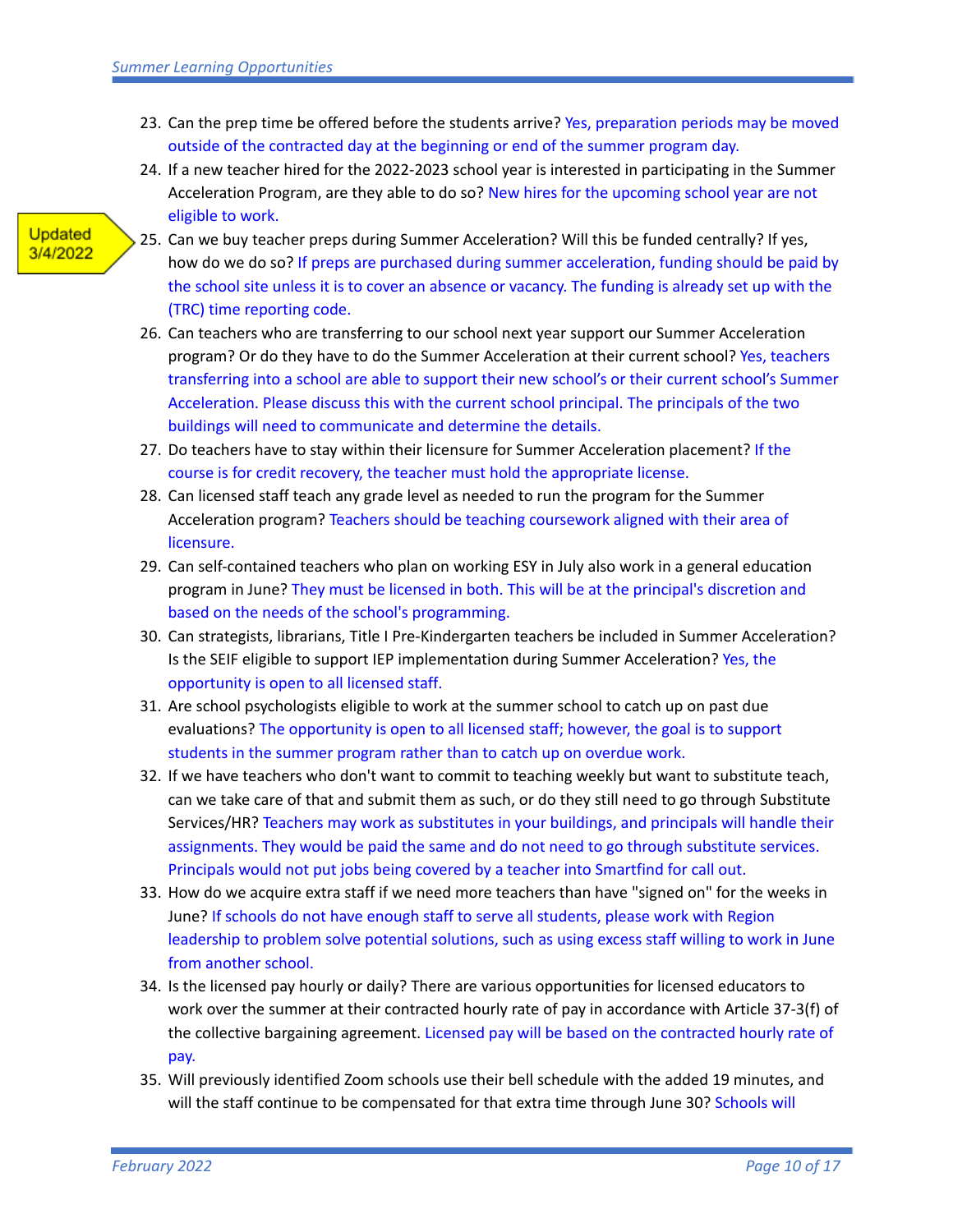adhere to the 2021-2022 bell schedule and staff will continue to be compensated for the extra time for schools with add-on minutes.

36. If a teacher retires, when does their medical coverage end and when are they eligible to enroll in retirement insurance with Teachers Health Trust? Per communication from THT, if a teacher retires at the end of the school year having worked the full 9 months, they have coverage until 8/31 of the current year since this is the end of their contract. If they choose to take the retirement insurance, they will normally be effective as of 9/1 of that year. The exception to that rule is if the teacher was hired before 1989 they will receive what we call a "lag month" which is an additional month of coverage. If a teacher retires during the year at any time before completing their 9 months, they have active coverage only until the end of the month they terminate with the school district. Their coverage date, if they take the retirement insurance, would be the  $1<sup>st</sup>$  of the following month.

# **Updated** 3/4/2022

**Updated** 3/4/2022 37. Are Safe School Professionals allowed to work during Summer Acceleration? Yes, as long as the Safe School Professional is a CCSD employee and not contracted. Please contact Human Resources for site-specific questions regarding whether an employee is CCSD or contracted. 38. Will Hazel Mental and Physical Health services be available? Yes.

### *Human Resources - Support Professionals*

- 39. Will support professionals receive an offer for Summer Acceleration, including IAs and SPTAs? What about SPTAs and IAs for Summer Acceleration if there are no students in their program? What about Pre-K and KIDS SPTAs? Support Professionals will not be receiving offers centrally this year. Support professionals will have an opportunity to work during Summer Acceleration, including IAs and SPTAs, depending on need. The SPTA may be able to support other students with IEPs (i.e., resource, instructional support) if there are no students in their programs.
- 40. If a support professional works Summer Acceleration, will they be eligible to receive unemployment for the remaining weeks of the summer? The Governor Directive waiving the between terms disqualification for unemployment was a temporary provision for the 2021 summer break only and has since expired. All 9, 10, and 11 month support professionals will have Reasonable Assurance to return to work for the 2022-2023 school year. Regardless of working summer acceleration, all CCSD employees will be considered between academic terms for summer 2022 and not eligible to collect unemployment benefits utilizing CCSD wages.
- 41. Is there a maximum number of support professionals who can be paid for summer? No, please secure the number of support professionals required to facilitate Summer Acceleration at the school.
- 42. What if our office staff wants June off? Administrators will need to ensure sufficient coverage is in place to operate Summer Acceleration.
- 43. If someone is a five-hour aide, can they work the full six hours that students are attending? Yes, they may work the full six hours.
- 44. What happens if a school cannot staff their sick room with two backups? Schools must have two backup staff members for the sick room. The Student Services Division does not have staff available to cover schools' sick rooms.
- 45. What if extenuating circumstances exist with the workload of the office managers, clerks and/or registrars during Summer Acceleration? If there is an extenuating circumstance due to the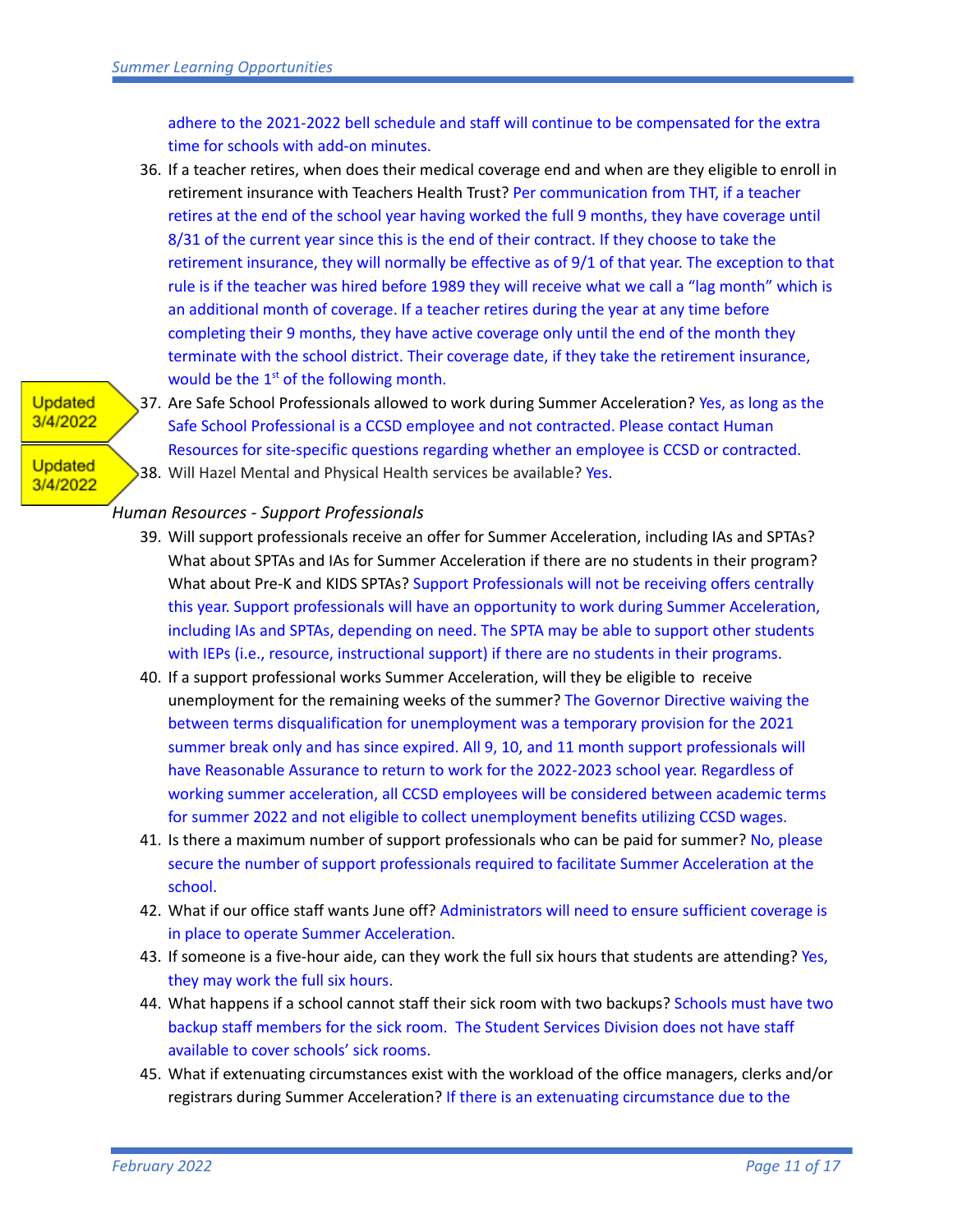workload during Summer Acceleration and funding is needed to compensate office managers, clerks, and/or registrars for working beyond their contractual work day, schools may submit a Strategic Budget [Additional](https://training.ccsd.net/wp-content/uploads/2020/01/strategic-budget-add-on-approval-form-fy21.xlsx) Funding form for the utilization of ESSER funds to the Region Superintendent for approval.

46. What about site-based technicians during Summer Acceleration? Site-Based Technicians are working the standard hours that they worked during the school year. Enter their time on the timesheet as support professionals and use the default coding, Instruction Aide 000150228, to expense ESSER funds.



**Updated** 4/18/2022



### *Human Capital Management and Payroll*

- 48. Will there be a gap in pay distribution for support professionals who work in June? Sites will be entering time worked for staff during Summer Acceleration. If time is entered before payroll deadlines, there should be no interruption in pay distribution.
- 49. Will the HCM system allow us to pull our new staff into our payroll before the next school year begins? Timekeepers have access to all staff. The following link is a guide for paying summer program staff: Summer [Acceleration](https://docs.google.com/document/d/1owvCqTKvNx9F8J4BL-iaSoWdivQQexAN/edit?usp=sharing&ouid=110467928481604433953&rtpof=true&sd=true) Pay Procedures in HCM PeopleSoft
- 50. Will teachers get their pay right away, or is there a wait time for the summer pay to show up on their checks? Sites will be responsible for entering their licensed staff hours for summer pay. If the pay is entered by the payroll deadlines, there will be no interruption of pay.
- 51. Are teachers going to have to put their time in HCM for May 31, 2022, through June 17, 2022? Time must be entered by the timekeeper at the school to ensure the employee is paid.

### *Special Education*

- 52. Can students participate in both ESY and Summer Acceleration? Yes, students may participate in both programs.
- 53. If there are a few students in the KIDS program for Summer Acceleration, would they still have two SPTAs? Yes, the recommendation is that each KIDS program have two SPTAs for Summer Acceleration.
- 54. How will self-contained placements work if the teachers aren't working in June? A student in a self-contained classroom may be able to access all or specific components of Summer Acceleration. If there is not a self-contained teacher willing to work during Summer Acceleration, please contact the Region SSD Director to process through various options and solutions to serve all students.
- 55. If there are not enough students and/or special education teachers, can classes such as the KIDS program, primary autism, and SLD be combined? Yes, classes may be combined; however,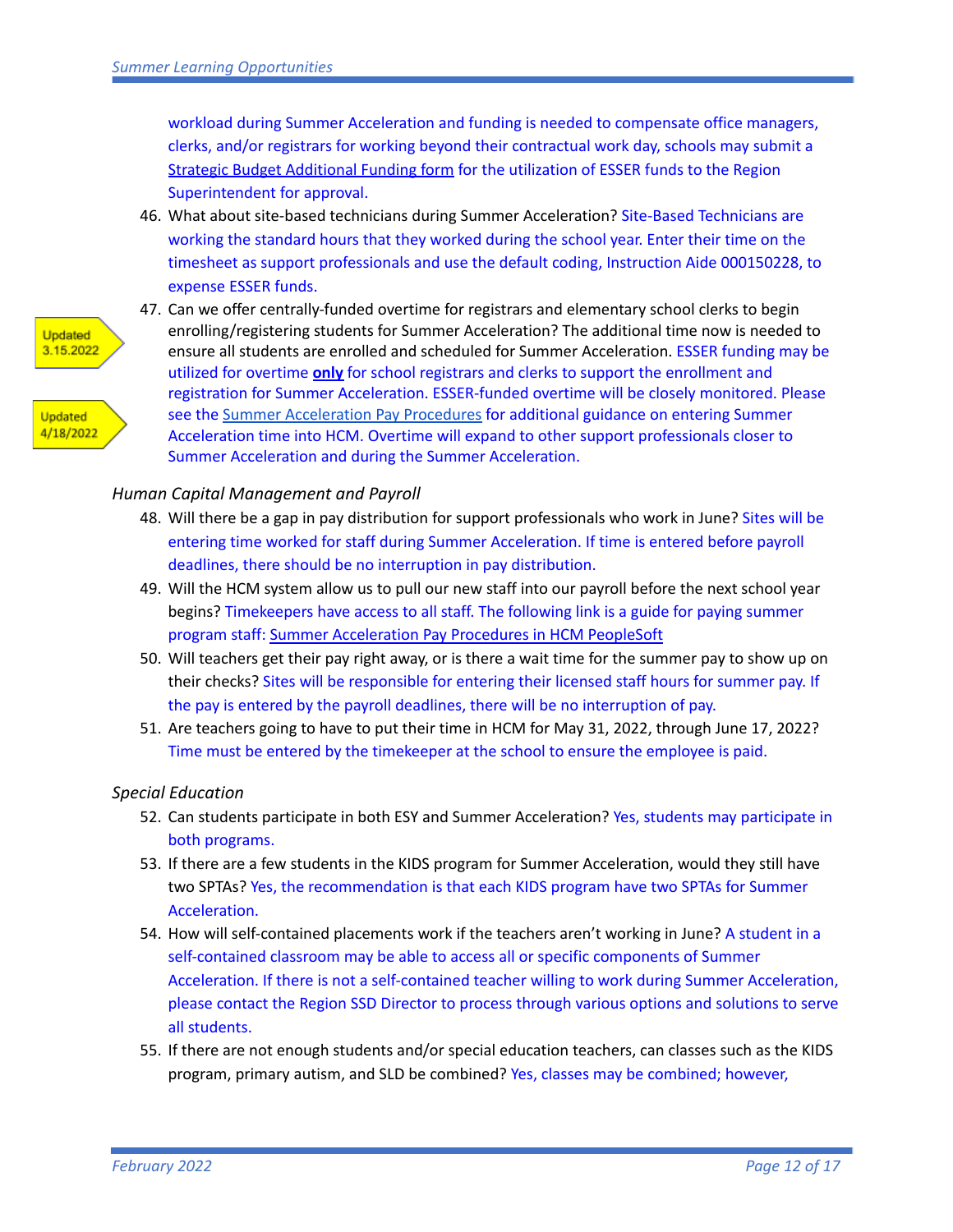schools must contact the Region SSD Director to discuss these situations and to ensure all required processes and protocols are followed, such as class sizes and staffing.

- 56. Will the PACE Programs be allowed on high school campuses during the summer? Yes, the PACE Programs are permitted during the summer. At this time, field trips and community-based instruction are not permissible.
- 57. Will early childhood have school on Fridays during June? Pre-Kindergarten teachers will not have students on Friday. Pre-Kindergarten teachers will prepare for instruction and attend professional development on Friday.
- 58. If staff is limited, will IEPs guide Summer Acceleration for students with IEPs? The accommodations in the IEP must be implemented to provide *equitable* access. Specialized Designed Instruction and Related Services are not a requirement; however, schools must ensure that each student's individualized needs are met in the learning environment.
- 59. Can we combine the KIDS Program with Title I Preschool? Yes, the KIDS Program may be combined with Title I Preschool for the purpose of Summer Acceleration. Staff must be able to provide additional support.
- 60. Will we be required to meet the class size ratio for our self-contained classrooms? Yes, schools are required to meet the class size ratios for self-contained classrooms. Please communicate directly with the Region SSD Director to ensure class size ratios are met, and communication occurs with teachers and parents/guardians.
- 61. If a student is attending Summer Acceleration and the accommodation in the IEP indicates a 1:1 adult support, does the school need to hire that position? Yes, schools must provide the accommodations that enable each student to access Summer Acceleration.
- 62. How do the general education teachers know or get access to all of the accommodations a student requires since they are not linked to the students in Infinite Campus and cannot locate the IEP? A recommendation is for the Special Education Instructional Facilitator (SEIF) to print the IEPs for students attending Summer Acceleration prior to the end of the school year. Additionally, there is a report in Infinite Campus under Ad Hoc Reporting >>Data Export>>Ad Hoc>>student SPECPRO-Accommodations (Active)>>>Delimited values CSV>>>export, and the accommodations are listed under the column header "Description."
- 63. How will students with accommodations for DHH, Sign Language Aides, Audiology, feeding, nursing, 1:1 adult assistance, IIS accommodations be provided? Please work with the Region SSD Director when the school is aware that students needing these accommodations are participating in Summer Acceleration.
- 64. Does assistive technology need to be provided to a student with an IEP in Summer Acceleration? If a student requires an assistive technology device (i.e., Chromebook or other technology device) during Summer Acceleration, it must be provided to the student.
- 65. Will students accessing their education through Homebound Services be able to attend Summer Acceleration at their home zoned school? If it is appropriate for the student to attend face-to-face instruction during Summer Acceleration at their zoned school, the student may participate in Summer Acceleration.
- 66. Will schools be responsible for communicating with parents/guardians, students, licensed educators, and support professionals regarding Summer Acceleration? Yes, schools will survey their community and faculty/staff regarding Summer Acceleration. Schools will inform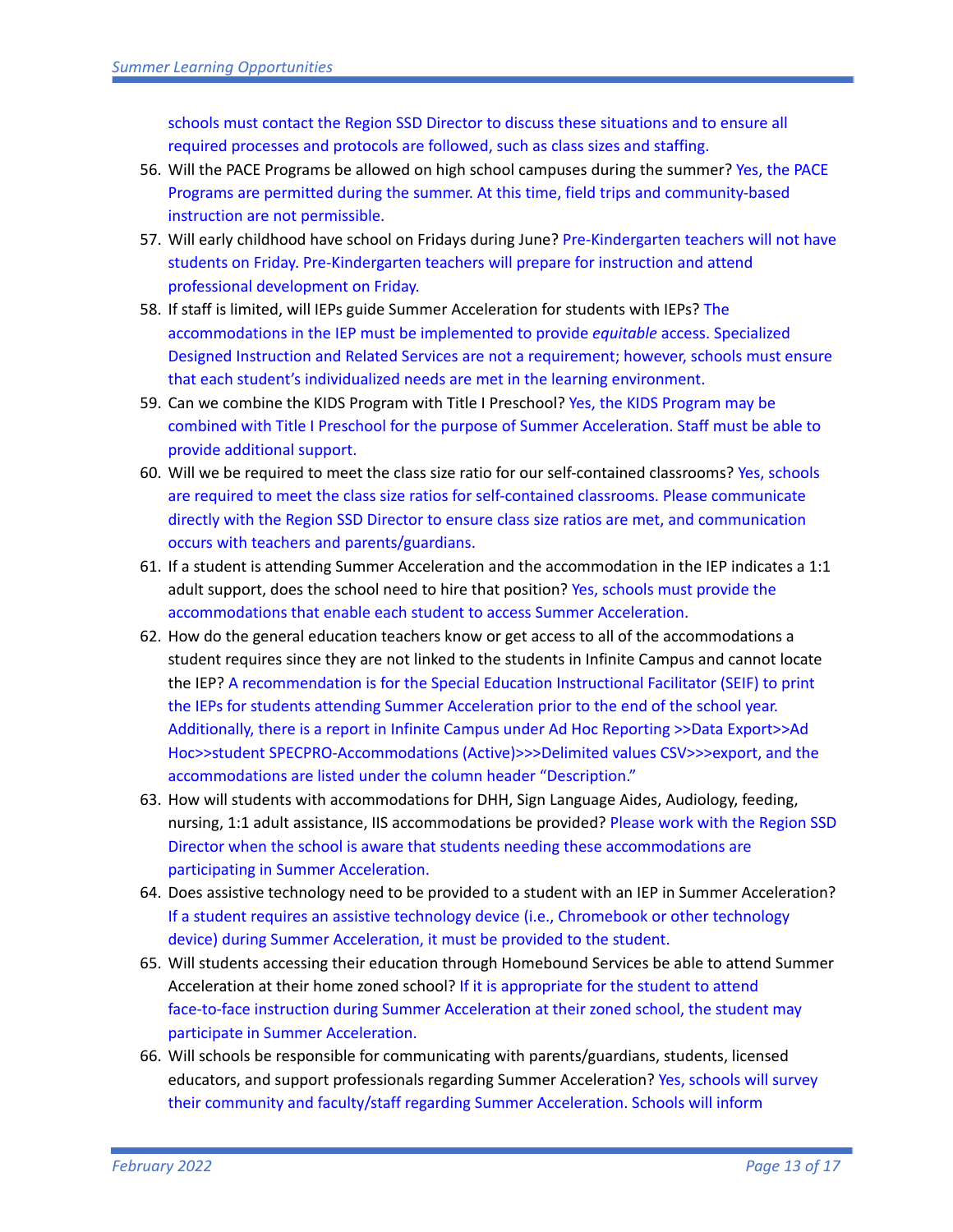parents/guardians of Summer Acceleration offerings, dates/times, etc. Schools will also notify faculty/staff of employment opportunities offered during Summer Acceleration and communicate with licensed teachers and support professionals regarding work days, hours, bell times, etc. for Summer Acceleration employment.

#### *Infinite Campus and Registration*

- **Updated** 3/4/2022
- 67. Can a student entering kindergarten or pre-kindergarten for the 2022-2023 school year attend Summer Acceleration if they are registered for the 2022-2023 school year? A student entering kindergarten or pre-kindergarten can attend Summer Acceleration if they are enrolled for the upcoming 2022-2023 school year.

#### **Updated** 3/4/2022

- 68. What is the process to enroll a pre-kindergarten student for Summer Acceleration, if the student is currently not enrolled in the school, but will be attending the school for the 2022-2023 school year? Enrolling pre-kindergarten students would be the same process for a standard school year enrollment. A Clerk/Registrar would need to be on staff during the Summer Acceleration enrollment window. The parents/guardians would need to complete the "New to District" OLR application before the enrollment could begin. CCSD is offering an enrollment course for Clerks/Registrars to support enrollment during Summer Acceleration and the school year. You can find all courses offered by Student Record Services by clicking [here](https://sites.google.com/nv.ccsd.net/student-record-services/training-materials/srs-academy?authuser=0). The course specifically for enrollments is EN101.
- 69. Elementary schools will have to re-roster students to new summer "homeroom" teachers. Is this possible in Infinite Campus? Will our clerks need the training to do this? Guidance can be located at Summer [Acceleration](https://drive.google.com/file/d/1MA4SBd6RR0ZImjd7RjYmfw3sKXl0okAu/view) Scheduling. The process is very similar to the work already accomplished during the school year, and no additional training is required.
- 70. Will there be guidance provided on how to register students for the Summer Acceleration Program? Guidance can be located at Student Record Services Summer Learning [Opportunities.](https://sites.google.com/nv.ccsd.net/student-record-services/resources/summer-learning-opportunities)
- 71. Do currently enrolled students in the 2022-2023 school year have to be registered for the 2021-2022 school year to attend Summer Acceleration? Students already enrolled in the 2022-2023 school year do not have to be registered for the 2022-2023 school year to attend Summer Acceleration.

### **Updated** 3/4/2022

72. Will students new to the school district who are not currently enrolled or attending school be able to attend the Summer Acceleration program if they are registered for the 2022-2023 school year? Students who enroll for the 2022-2023 school year may participate in Summer Acceleration. Incoming Grade 6 students and incoming Grade 9 students for the 2022-2023 school year, may attend Summer Acceleration at their school of enrollment for the 2022-2023 school year. Please ensure these plans meet the academic and social-emotional wellbeing of every student. Schools must work collaboratively with their feeder schools to ensure these plans do not disrupt other school's Summer Acceleration plans.

# **Updated** 3/4/2022

- 73. When will the Infinite Campus (IC) Summer Enrichment Tab be available to schools? The IC Enrichment Tab should be available to schools on or around April 19, 2022. Additionally, the Student Information System team will be conducting Summer School Schedule training in March to assist schools with registration/enrollment/scheduling.
- 74. Why are we monitoring attendance during Summer Acceleration? Student enrollment will be used to determine potential operational efficiency and cost savings. Daily attendance is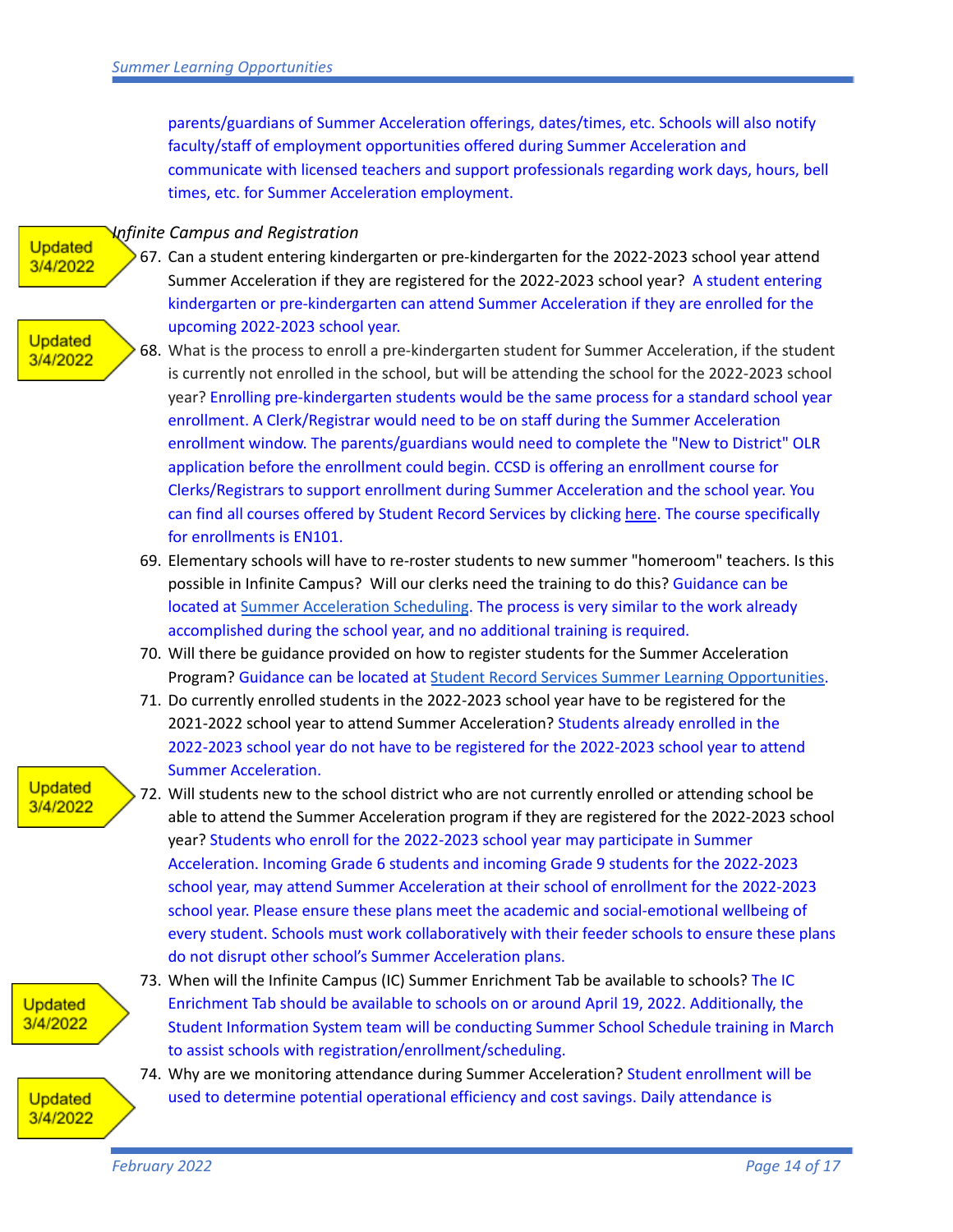necessary for tracking participation in Summer Acceleration and monitoring student participation in credit-bearing courses. Attendance will also be used for contact tracing purposes.

## *Custodial Services*

- 75. If the custodians are full-time custodians, is there additional help? Administrators may elect to offer overtime to custodians. In addition, administrators may elect to share additional custodial personnel and/or hours with another school. Administrators need to consider work conditions and compensation for potential travel between schools. Finally, administrators may request substitutes/floater custodians from the Facilities Services Unit through FAMIS, as necessary.
- 76. The summer cleaning time will be essentially cut in half. How will the custodial staff be able to do the deep cleaning they normally do in summer? Administrators should require the head custodian or building manager to create a deep cleaning schedule that aligns with planned usage of the building.
- 77. What if a school is struggling with the custodial workload during Summer Acceleration? If training is required for existing custodial staff, please contact your Operations Manager to facilitate. If there is an extenuating circumstance and funding is needed to compensate custodians for working beyond their contractual workday, schools may submit a [Strategic](https://training.ccsd.net/wp-content/uploads/2020/01/strategic-budget-add-on-approval-form-fy21.xlsx) Budget [Additional](https://training.ccsd.net/wp-content/uploads/2020/01/strategic-budget-add-on-approval-form-fy21.xlsx) Funding form for the utilization of ESSER funds to the Region Superintendent for approval.

# *[CCEA MOA](https://drive.google.com/file/d/1uIqFFwXz_WsIgE71MNK3cueoRAiU43WP/view?usp=sharing)*

78. If licensed employees work more than one summer program, do they receive one additional day of pay for each program? Licensed professionals who work more than one summer program (i.e., Summer Acceleration, Extended School Year, Secondary Summer School) do not receive one additional day of pay for each program. There is only one additional day of pay for licensed professionals working any summer program to close out their office/classroom. Per the MOA, "Any licensed professional working the full Extended School Year (ESY) term, the full Secondary Summer School term or the full Summer Acceleration shall be paid for an additional day at the conclusion of their service to close their office and/or classroom". If the licensed professional only works Summer Acceleration, hours will need to be entered on June 20, 2022, and they are not to report to work on June 20, 2022. If the licensed professional only works both sessions of Secondary Summer School, hours will be entered on July 12, 2022, and they are not to report to work on July 12, 2022. If the licensed professional only works Extended School Year, hours will be entered on July 20 2022, and they are not to report to work on July 20, 2022. Whether licensed professionals work one or all three summer school programs, they will only receive one additional day of pay. If the timekeeper enters the information on June 20, 2022 on the timesheet, payment for June 20, 2022, will be paid on July 10, 2022; payment for July 11, 2022, will be paid on July 25, 2022; and payment for July 20, 2022, will be paid Aug 10, 2022. Timekeepers may view the entries on the timesheet to determine eligibility based on the program they are responsible for entries. For example, if time has been entered for the month of June for Summer Acceleration, the timekeeper will add the additional day of June 20, 2022. If a timekeeper is entering time for Extended School Year and does not see the additional hours on June 20, 2022, the timekeeper will add the additional time for Extended School Year.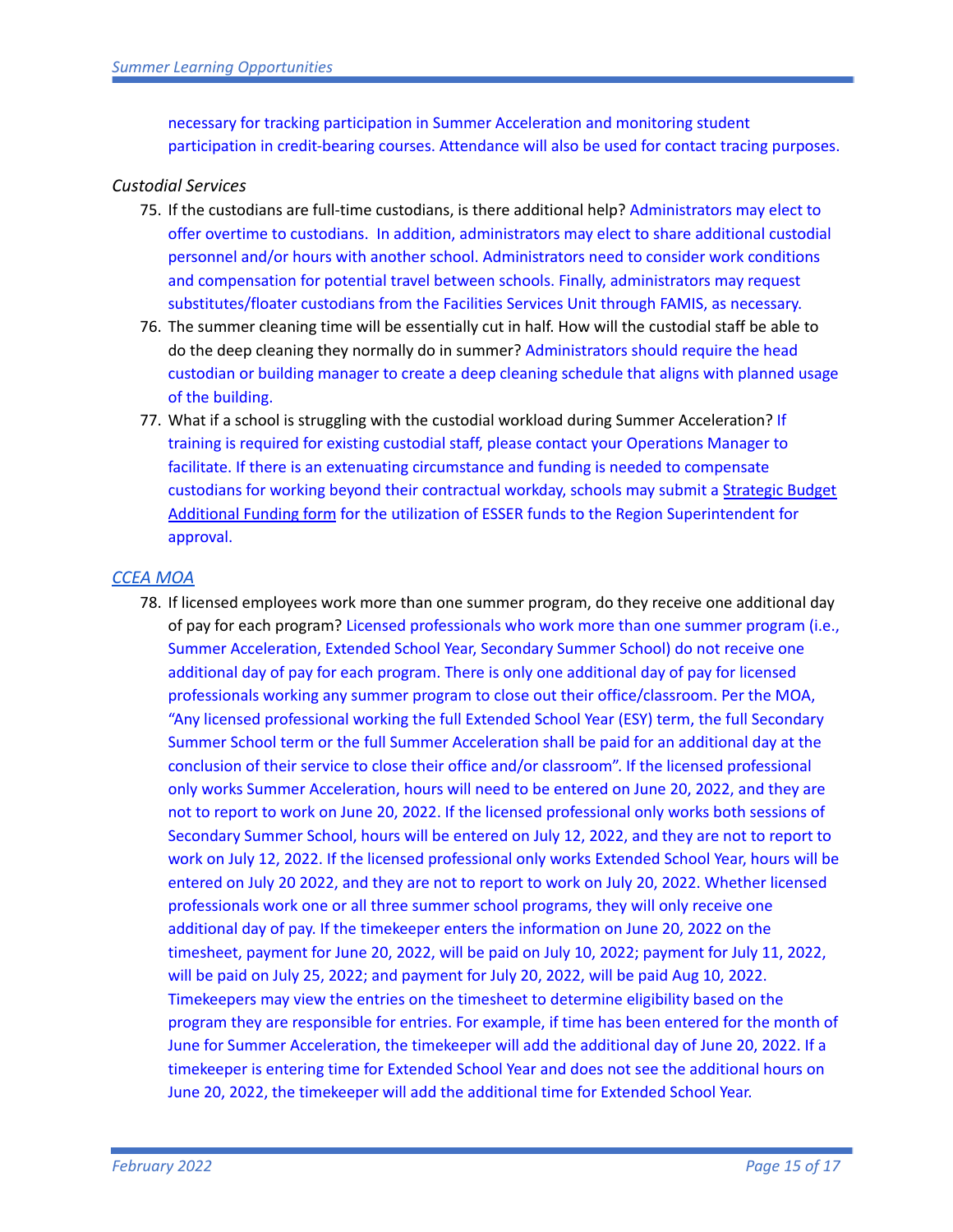- 79. If a licensed employee works as an administrator, how will they be compensated? Any licensed professional selected to serve as an administrator shall only be paid the compensation assigned to that role which excludes Article 37-3 and shall only be paid the Administrator compensation of \$400 per day. This pay will not be subject to PERS contributions.
- 80. Can substitutes work over the summer? As in previous years, site administrators are required to maximize licensed staff during all summer programs. Substitutes are permitted to work at sites by request only. This includes the use of substitutes on special assignment (SOSA). If a regular status teacher is not teaching at their primary location or if they are teaching a different subject during the summer, they will need to contact the Substitute Services Help Desk at (702) 799-5420. This is imperative to ensure that the substitutes report to the correct locations should the teacher request a substitute via Smartfind. Licensed teachers working as substitutes during summer programs will receive their contracted hourly rate of pay.

### *[ESEA MOA](https://drive.google.com/file/d/1PQmLEdeq2VKuoNyBGivNEjPpdCmAXp1P/view?usp=sharing)*

- 81. How do I pay a support professional for working in a position that is in a pay grade higher than their regular assignment? The EBT training has a section for how to pay responsibility pay which is the same process that happens throughout the normal school year. The training documents are available on www.training.ccsd.net.
- 82. Can an employee be disciplined for infractions that occur during the summer programs (e.g., violating absence call-in procedures, inadequate performance, etc.)? Yes. The MOA between CCSD and ESEA Regarding Summer Learning Program 2022 indicates that in the absence of modification, the Negotiated Agreement between CCSD and ESEA will be followed. There are some nuances. As a result, please work with your EMR Director on any potential disciplinary issues that may occur with your staff during the summer programs.
- 83. What happens if a support professional commits to work during the summer but cannot work the entire duration? Summer employment is available to all 9-, 10-, and 11-month employees. Employees who agree to work may request days off due to various reasons.
- 84. Are temporary and support professional substitutes allowed to work Summer Acceleration? To ensure that we are in compliance with Regulation 4124, Section II, Paragraph D, which states that temporary employees are not permitted to exceed 719 hours in a fiscal year, the use of CTTs and support professional substitutes is not permitted during summer programs. However, CTTs are able to work as substitute teachers.

#### *[CCASAPE MOA](https://drive.google.com/file/d/12hfWczQonvkGcgos4BgAItmYZIcB0sf5/view?usp=sharing)*

- 85. Who will track the days worked for administrators in order to determine compensation for days worked? Human Resources will email each Region an Excel spreadsheet for the Summer Acceleration Program to track the Lead Administrators and Assistant Lead Administrators assigned to their Region. The spreadsheet includes columns for the number of days absent and to provide the absence date(s).
	- a. Each full day the selected administrator is present will receive \$400.00.
	- b. Excel spreadsheet is due by Friday, June 24, 2022, so that the stipend can be entered in a timely manner, to be paid on or before the July 25, 2022 pay date.